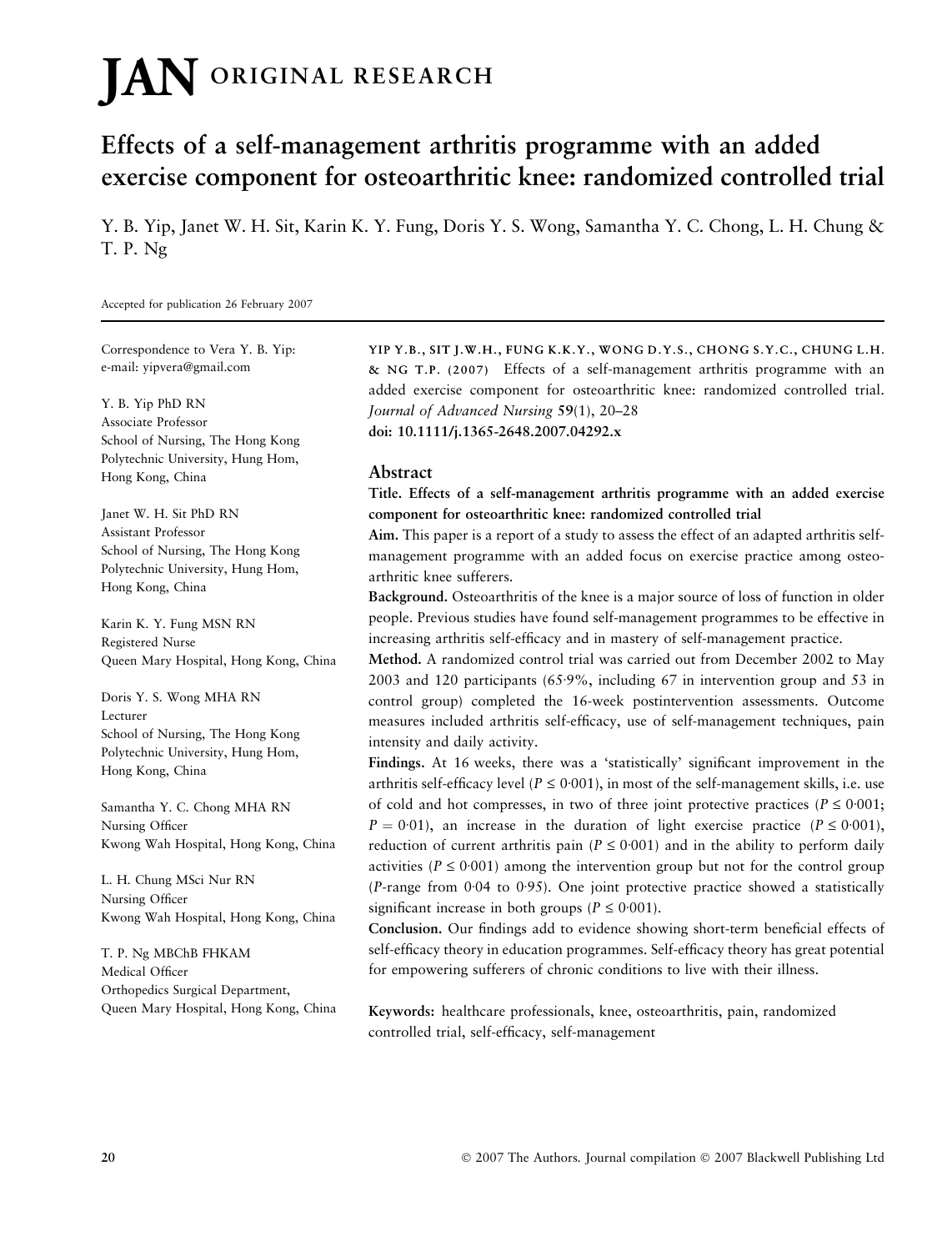#### Introduction

Osteoarthritis (OA) is the most prevalent form of arthritis and its most common site is the knee joint (Creamer & Hochberg 1998, Berman et al. 1999). A local survey (Lau et al. 2000) found that among people aged 50 and over, about 13% of women and 7% of men were diagnosed to have OA of the knee. OA of the knee is common in Hong Kong and responsible for most of the disablement of older people within this population (Cheing & Hui-Chan 2001). Also, it is a major source of morbidity and loss of function especially in older people (Fried & Guralni 1997, Denoeud et al. 2005). Because of a rapid increase in the number of people older than 65 years in Hong Kong, knee OA is a growing public health problem (Hong Kong Government Census and Statistics Department 2001).

Both the American College of Rheumatology (ACR) and the European League Against Rheumatism (EULAR 2000) emphasize the integral roles played by regular patient education and exercise as the first line non-pharmacologic treatment of OA knee (Pendleton et al. 2000). To improve patient education in arthritis, Lorig (1995) suggested utilizing cognitive and behavioural modification, in addition to providing information. It was suggested that self-efficacy was an important mediator of arthritis-related outcomes (Bandura 1977, Lorig & Holman 1993). The construct of perceived self-efficacy was introduced by Bandura (1997), who described in his social-cognitive theory how cognitive and social factors contribute to disease. Self-efficacy was influenced by four sources: mastery experience, vicarious experience, social persuasion and interpretations of somatic state. According to Bandura, perception of high self-efficacy increased the likelihood of consideration, adoption and maintenance of self-management skills. Arthritis self-efficacy affects the sufferer's perception of, interpretation of, and ways of coping with the arthritic experience.

Lorig and her team (Lorig et al. 1985, Lorig & Holman 1993) developed measures to assess arthritis self-efficacy and arthritis self-management programmes, which focused on the problems experienced by sufferers and their accomplishments in disease-related problem-solving, such as goal-setting, action planning and the effects of feedback. Simeoni et al. (1995), Stephenson et al. (1997) and Solomon et al. (2002) reported no marked effects from self-management programmes in arthritis self-efficacy and pain levels. However, increasing evidence shows that arthritic patients who are confident in their ability to manage arthritis pain and other symptoms are the ones who have the better health outcomes (Taal et al. 1993, McGowan & Green 1995, Chui et al. 1998, Alderson et al. 1999, Barlow et al. 1999, Hammond et al.

1999, Siu & Chui 2004, Wong et al. 2004, Yip et al. 2004). Furthermore, recent evidence showed that integrating the principles of self-efficacy enhancement and strategies in a goal-directed exercise component (either exercise goal-setting or homework to practise exercises) within an education programme resulted in increased physical activities (Heesch et al. 2003, Talbot et al. 2003) and use of pain coping strategies among retirement community residents with chronic pain (Turner et al. 2005). Since exercise was one of the most effective treatments in enhancing functional capacity among OA knee sufferers, Stenstrom (1994) suggested that a specifically focused and regular goal-directed exercise programme for OA knee sufferers was necessary rather than freely determined exercise. Unlike the previous arthritis management programmes (Barlow et al. 1999, Fu et al. 2003), the team not only integrated the principles of selfefficacy enhancement for OA knee sufferers, but also scaled up the focus on goal-directed exercise components relevant to the group's lifestyle. In this paper, we report the outcome effects of this added focus on exercise practice to an arthritis selfmanagement programmes (ASMP) in enhancing perceived arthritis self-efficacy, and the use of self-management techniques in reducing arthritis pain and increasing daily activity.

#### The study

#### Aim

The aim of the study was to assess the effect of an adapted arthritis self-management programme with an added focus on exercise practice among osteoarthritic knee sufferers.

#### Design

A randomized controlled trial study was carried out between December 2002 and May 2003.

#### Participants

Patients with OA of the knee were recruited from the specialist outpatient clinic of the Orthopaedic Department of a local hospital, the general outpatient clinic of a local hospital and the Wellness Clinic. Patients were included if they were capable of completing the questionnaire orally and either had OA affecting the knee according to self-report or screening of outpatient medical records. Diagnosis of OA of the knee was confirmed by medical history and a physical examination based on the clinical criteria of the American College of Rheumatology criteria 1991 (Altman et al. 1986, Altman 1991, Hopkins 2002). The clinical criteria for OA of the knee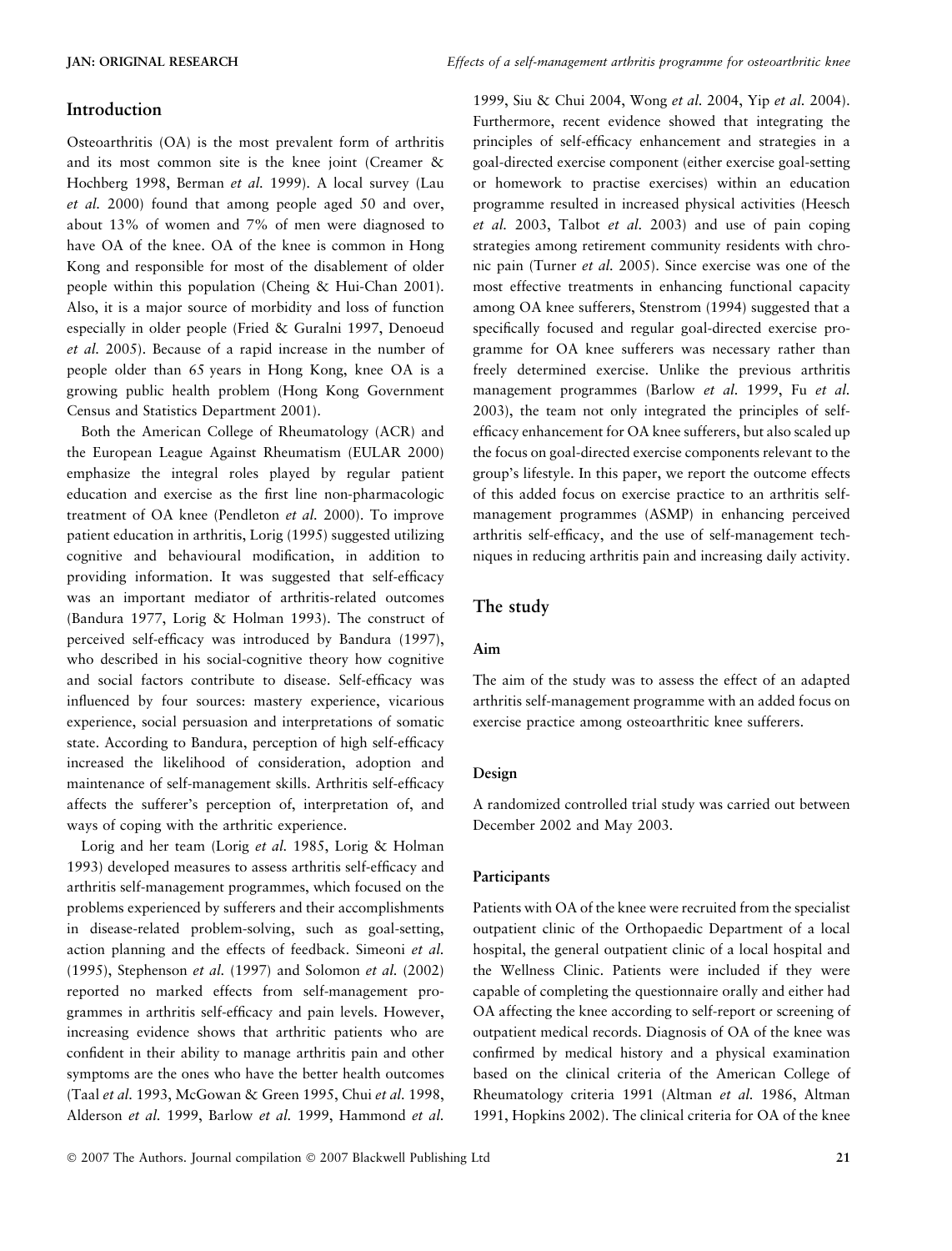consisted of pain in the knee and any three of the following: (1) aged 50 years of age or over;  $(2) < 30$  minutes of morning stiffness; (3) crepitus on active motion; (4) bony tenderness; (5) bony enlargement; or (6) no palpable joint warmth.

The exclusion criteria applied to those who (1) were bed bound, wheelchair bound or who experienced loss of balance while standing; (2) had knee replacement; (3) were currently undergoing active physiotherapy such as hydrotherapy or strengthening exercises; or (4) were currently receiving acupuncture treatments, since they could over-exert efforts for exercise compliance. Moreover, acupuncture, a popular treatment for joint pain among Chinese people, could influence the outcome results masking the results from the intervention itself.

Qualified and consenting participants were randomly assigned to an intervention or control group by reference to a random number table. Details of the sampling criteria have been reported previously (Yip et al. 2007). By assuming an effect size of  $0.5$  with an alpha level of  $0.05$  and a beta error tolerance of 20%, a minimum of 64 participants would be needed for each group (Portney & Watkins 1993).

# The modified ASMP intervention and added goal-directed exercise component

Lorig and colleagues at Stanford University (Lorig & Fries 2000) developed the ASMP, based on Bandura's concept of self-efficacy and behaviour change (Bandura 1991). The modified ASMP intervention consisted of six 2-hour classes held once a week, with 10–15 participants, led by Registered Nurses trained in leading small groups and in self-management basic principles. The classes were conducted using a small group approach. The programme focused on teaching participants how to cope with and manage common knee OA consequences, such as arthritis pain, fatigue, daily activity limitations and stress. It was designed to give participants skills they could use to optimize their ability to manage their condition.

An action plan using three types of exercise was promoted and reinforced weekly during the programme. These were stretching exercises, walking, and Tai Chi types of movement – fluid, gentle, relaxed and slow in tempo movements – aimed at enhancing exercise for the affected joints (Yip et al. 2007). A pedometer (OTO model DM-700) was given to intervention group members for 3 days (two weekdays and one weekend) to act as a positive reinforcement in walking. In addition, routine conventional treatment (treatment prescribed by orthopaedic doctor or outpatient clinic) was continued. The control group received routine conventional treatment (same as the intervention group) but no other treatment.

#### Data collection

Both groups were assessed at baseline, at 1 week postintervention and again at 16-week postintervention. The baseline measurements were taken from 1 to 3 weeks before the programme. The outcome measures included a structured face-to-face interview and physical assessment of the knee joint. A panel of seven experts in the musculo-skeletal field was invited to verify the content validity of the outcome measures by a content validity index. Content validity of the outcome measures was 0.89 (content validity index). Interrater reliability was 0.84 (Kappa statistics) for categorical data and 1.00 (correlation coefficient) for continuous data. The 1-week test and re-test reliability results were  $0.9$ (Pearson coefficient) for continuous data and  $0.95$  (Spearman correlation) for ordinal data.

#### Outcome measures

#### **Demographics**

Demographics (e.g. age, gender, education and pre-retirement occupation) and arthritis-related information (e.g. type of arthritis, duration of disease and treatment for current arthritis condition) were collected at baseline only.

#### Arthritis self-efficacy

The Arthritis Self-efficacy Scale (ASE, Lorig et al. 1989) was used as a measure of the strength of a person's belief in their ability to control, or manage various aspects of arthritis. The ASE has two subscales: ASE: pain (five items) and ASE: other symptoms (six items). Each item was scored from 0 (very uncertain) to 10 (very certain). Scores were summed across the items for each subscale, producing scores of 5–50 for ASE: pain, and 6–60 for ASE: other symptoms. Participants rated their perceived degree of ability to control arthritis pain and other related symptoms. Higher scores indicate greater perceived ability to control various aspect of arthritis.

#### Use of self-management techniques

Self-management techniques included non-pharmacological management of the OA, such as hot and cold compresses for pain relief, joint protection methods and practice of exercise. The joint protection practices included 'share the load among varied joint(s)', 'use a large joint to carry a heavy load' and 'avoid maintaining the same joint position for prolonged periods'. The joint protection practices were assessed by using a simple 'yes' or 'no' response. The frequency and duration of leisure-time light exercise (including flexibility and strengthening exercises, walking exercise and Tai Chi movements) were noted on a weekly basis.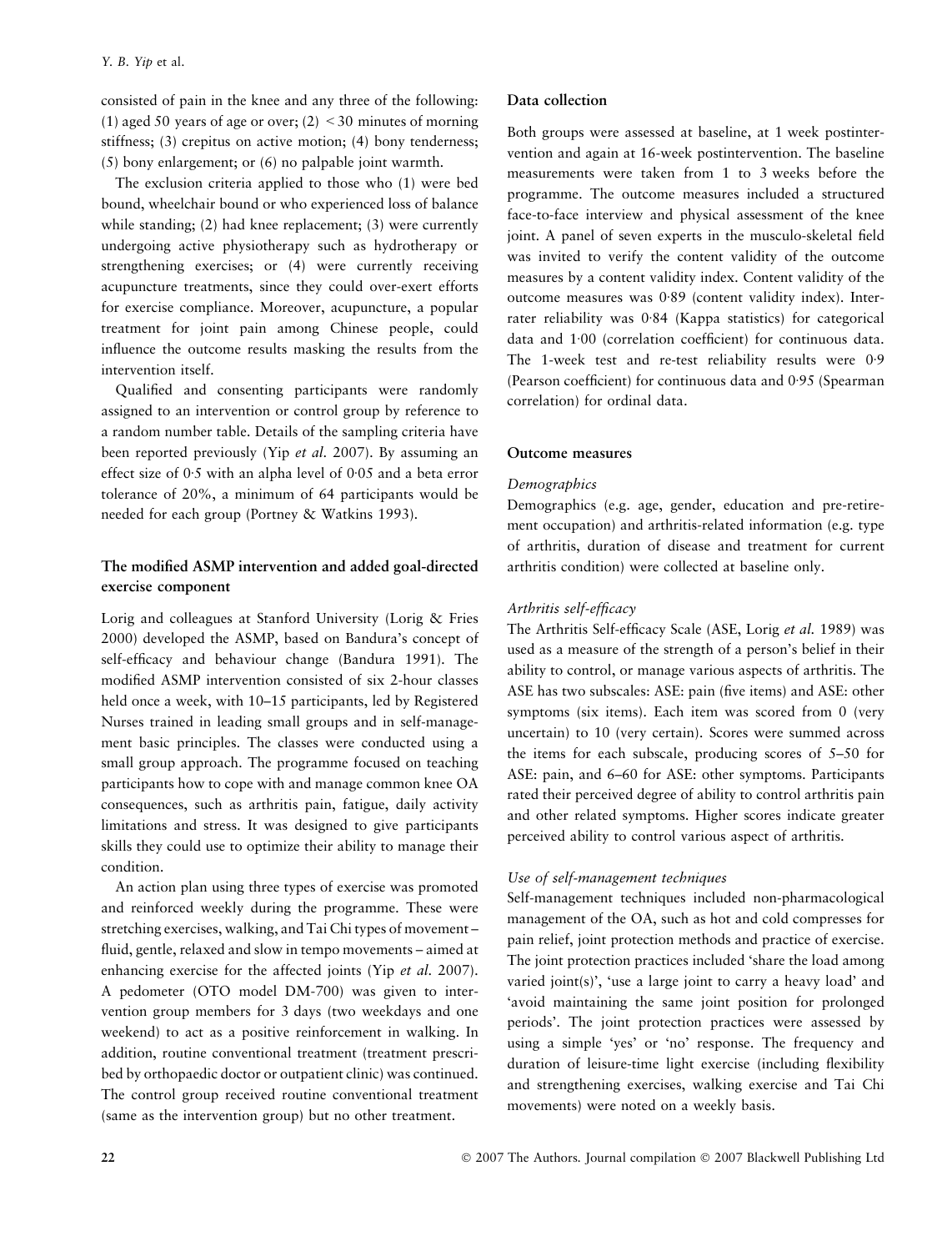#### Arthritis pain intensity and daily activity

Standard 100 mm horizontal visual analogue scales (VASs) were used to assess current pain. Scores ranged between 0 and 100. Respondents were asked to place a mark on a line representing their level of pain or fatigue. On the pain VAS, the line was anchored by 'no pain' and 'pain as bad as it could be'. The modified Health Assessment Questionnaire (HAQ, Pincus et al. 1983) was used as a measure of the restrictions on daily activities imposed by participants' illness. Participants rated their degree of difficulty on a 4-point scale in eight areas of life, including ability to perform a range of daily activities such as dressing and grooming, walking, hygiene, arising, eating and reaching. Scores ranged from 0 to 3 (0, 'without any difficulty'; 3, 'unable to do'), with higher scores indicating greater physical impairment.

#### Ethical considerations

The study was approved by the human subjects committee of the School of Nursing at The Hong Kong Polytechnic University and by the local hospitals. Participants were given detailed information about study procedures and written consent was obtained.

#### Data analysis

All analyses were completed using the Statistical Package for Social Sciences, version 9.0 (SPSS Inc., Chicago, IL, USA). Normality of the outcome data was examined by the Kolmogorov–Smirnov test, with  $P < 0.05$  indicating that the data were not normally distributed and that nonparametric statistics should be performed. We then compared the baseline characteristics of participants from the control and intervention groups using Mann–Whitney U or chisquare tests, according to the type of variables. Intervention effects with and without intent-to-treat were compared. These results were similar, and so analyses of intervention effects on an intent-to-treat basis were performed. To determine whether groups of participants improved on outcome measures, we calculated the mean change by the following formula: mean change  $=X_2-X_0$ , where  $X_2$  was the mean score at 16 weeks postintervention and  $X_0$  was the mean score at baseline. The effect size of the outcome measures was calculated by  $nQu$ ery Advisor 4.0 (Statistical solutions, Belfast, UK, 2001). The Friedman test was used to compare the outcome measures over the baseline and the two follow-ups within the groups. Between-group mean changes on the outcome measures were compared using Mann– Whitney  $U$  tests. The level of statistical significance was  $0.025$ (one-tailed) for all tests.

#### Results

#### Demographics

For the 182 participants enrolled in the study, 1-week postintervention was completed with  $149$  (81.90%) and 16 week postintervention with  $120 (65.9%)$  (see Figure 1). The mean age of participants was 65 years, and approximately 75% were women. Participants had suffered from OA knee for 8 years on average. No differences between the groups with respect to age, gender, education, pre-retirement occupation, marital status and all outcome measures were noted (P-value range from  $0.10$  to  $0.99$ ). Moreover, participants and drop-outs were also comparable across most demographic characteristics and outcome variables, except arthritis pain intensity rating ( $P = 0.02$ ). The drop-out group suffered higher arthritis pain (mean =  $52.42/100$ , sp =  $2.76$ ) than the participant group (mean  $= 44.58/100$ , sp  $= 2.11$ ).

#### Change of ASE score

Mean ASE scores in the two groups for pain and other symptoms at baseline, 1 week postintervention and 16 weeks



Figure 1 Study flow.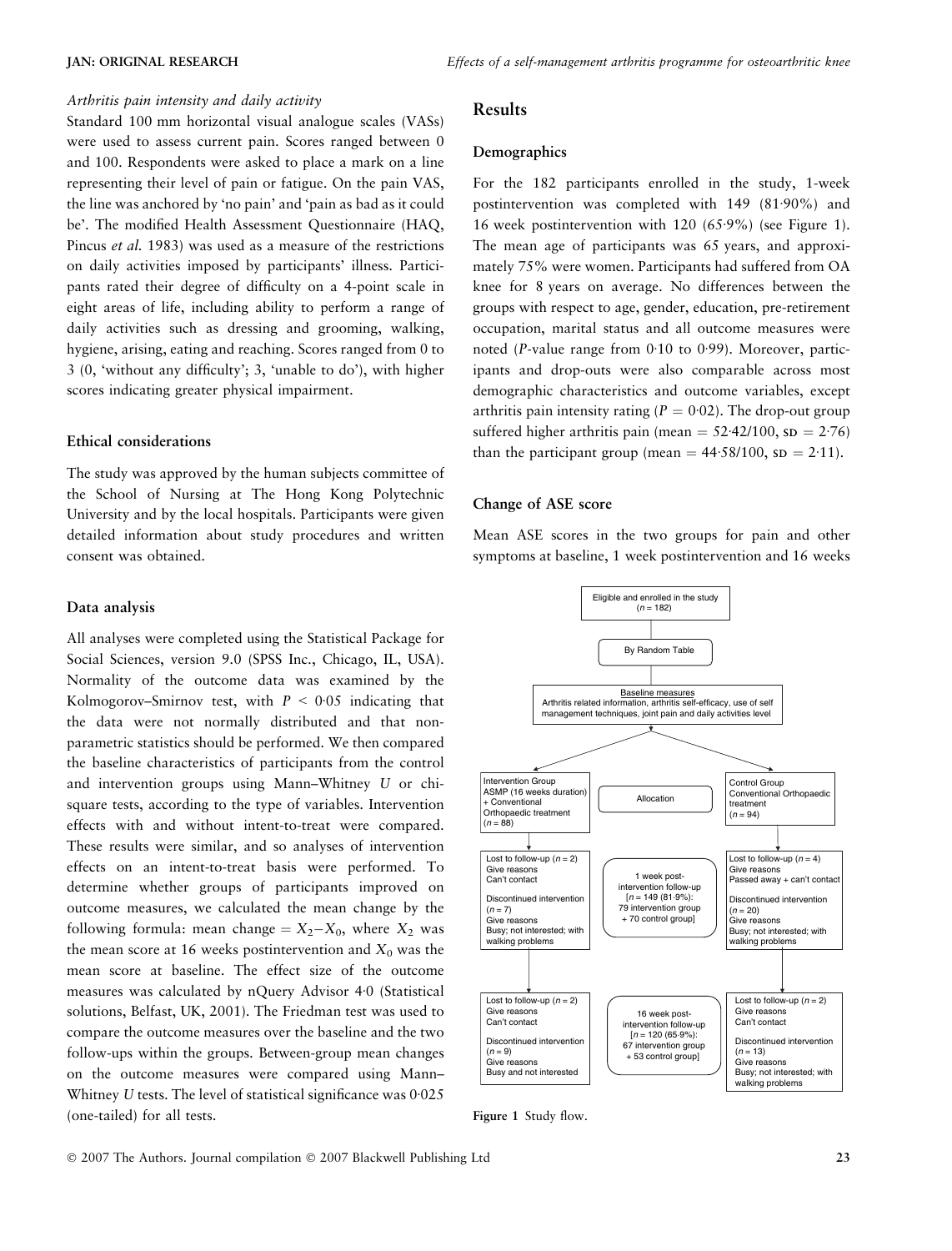postintervention are presented in Table 1. An improvement in mean pain score (ASE: pain) was found in the intervention group ( $P = 0.0001$ ) at 16 weeks postintervention. No statistically significant change in ASE: pain was found for the control group ( $P = 0.75$ ) (effect size  $= 0.53$ ). Similarly, an improvement in other symptoms (ASE: OS) was found in the intervention group  $(P = 0.0001)$  but not for the control group  $(P = 0.17)$  at 16 weeks postintervention (effect  $size = 0.51$ ). Comparing between-groups on mean changes, participants in the intervention group demonstrated a statistically significant increase in arthritis self-efficacy both for pain and other symptoms ( $P = 0.0001$ ) between baseline and 16 weeks postintervention.

# Use of self-management skills from baseline to 16 weeks postintervention

Among the intervention group, the use of hot and cold compresses increased from baseline  $(34.10\%)$  to 16 weeks postintervention (58.0%) ( $P = 0.0001$ ). Although their use in the control group slightly increased  $(26.6%$  at baseline and 36.2% at 16 weeks postintervention), this was not statistically significant ( $P = 0.04$ ) (Table 2). Joint protective practices of sharing the load among varied joints and use of large joints to carry heavy loads were increased from

baseline to 16 weeks postintervention ( $P = 0.0001$  and  $P = 0.01$ , respectively) for the intervention group but not for the control group ( $P = 0.74$  and  $P = 0.09$ , respectively). The practice of avoiding maintaining the same joint position for prolonged periods increased at 1 week postintervention and 16 weeks postintervention for both the intervention group ( $P = 0.0001$ ) and the control group  $(P = 0.0001)$ . This was a time trend effect rather than an intervention effect.

There was a statistically significant increase in duration of practising light exercise weekly from baseline (mean - 5.60 hours,  $SD = 4.48$ ) to 16 weeks postintervention (mean = 7.17 hours,  $SD = 5.18$ ) for the intervention group but not for the control group (mean  $= 5.07$  hours,  $SD = 3.96$ ) at baseline and mean  $=$  5.41 hours,  $SD = 4.20$  at 16 weeks postintervention). The P-values for the intervention and control groups were  $0.0001$  and  $0.95$ , respectively, with an effect size of  $0.68$ . For the between-groups comparison of mean change, the  $P$ -value was  $0.0001$ .

# Effects on arthritis pain intensity and daily activity at 16 weeks postintervention

Reduction in current arthritis pain rating was statistically significantly higher for the intervention group (about 12 mm

Table 1 Mean change<sup>†</sup> in perceived arthritis self-efficacy, joint pain rating, practice of light exercises and functional limitations in intervention  $(n = 88)$  and control ( $n = 94$ ) groups at 1 week and 16 weeks postintervention

|                                                                               |                        | 1 week                 | 16 weeks                         | Baseline to 16 weeks                         |                         |                          |
|-------------------------------------------------------------------------------|------------------------|------------------------|----------------------------------|----------------------------------------------|-------------------------|--------------------------|
|                                                                               | Baseline,              | postintervention,      | postintervention,                | postintervention,                            |                         |                          |
| Outcome variables                                                             | mean $(SD)^{\ddagger}$ | mean $(SD)^{\ddagger}$ | mean $(SD)^{\ddagger}$           | mean change <sup>†</sup> $(SD)$              | $P$ -value <sup>§</sup> | Effect size <sup>1</sup> |
| (1) ASE: pain (Scale 5–50, higher score = better)                             |                        |                        | Between groups <i>P</i> -value** | $0.0001**$                                   |                         |                          |
| Intervention group                                                            | 29.20(3.32)            | 34.89(6.27)            | 36.09(13.09)                     | 6.89(12.64)                                  | 0.0001                  | 0.534                    |
| Control group                                                                 | 31.73(8.08)            | 32.75(7.80)            | 33.27(7.98)                      | 1.54(6.05)                                   | $0.75^{\circ}$          |                          |
| (2) ASE: other symptoms (Scale 5–60, higher score = better)                   |                        |                        |                                  | Between groups P-value**                     | $0.0001**$              |                          |
| Intervention group                                                            | 36.46(9.00)            | 43.61(6.63)            | 42.92(8.44)                      | 6.46(8.21)                                   | 0.0001                  | 0.509                    |
| Control group                                                                 | 37.86(9.57)            | 40.09(8.57)            | 40.12(9.09)                      | 2.54(7.11)                                   | $0.17$ <sup>\$</sup>    |                          |
| (3) Current pain rating (VAS, scale 0-100, lower score = better)*             |                        |                        |                                  | Between groups <i>P</i> -value**             | $0.0001**$              |                          |
| Intervention group                                                            | 50.45(20.81)           | 37.33(21.06)           | 38.58(22.01)                     | $-11.88(18.91)$                              | 0.0001                  | 0.613                    |
| Control group                                                                 | 44.26(24.42)           | 44.41(23.23)           | 42.50(23.67)                     | $-1.76(13.47)$                               | $0.17$ <sup>\$</sup>    |                          |
| (4) Health Assessment Questionnaire (scale $0-100$ , lower score = better     |                        |                        |                                  | Between groups <i>P</i> -value**             | $0.14**$                |                          |
| Intervention group                                                            | 5.56(3.94)             | 4.63(3.80)             | 4.70(3.69)                       | $-0.85(2.17)$                                | 0.0001                  | 0.122                    |
| Control group                                                                 | 5.03(3.51)             | 4.46(3.63)             | 4.44(3.30)                       | $-0.60(1.90)$                                | $0.12^{\$}$             |                          |
| (5) Practice of light exercise <sup><math>\parallel</math></sup> (hours/week) |                        |                        |                                  | Between groups <i>P</i> -value <sup>**</sup> | $0.0001**$              |                          |
| Intervention group                                                            | 5.06(4.48)             | 7.39(4.33)             | 7.17(5.18)                       | 2.11(3.78)                                   | 0.0001                  | 0.566                    |
| Control group                                                                 | 5.07(3.96)             | 4.83(3.20)             | 5.41(4.20)                       | 0.34(2.23)                                   | 0.58 <sup>5</sup>       |                          |

ASE, Arthritis Self-efficacy Scale.

<sup>†</sup>Mean of score at 16 week postintervention – mean of score at baseline.

 $\sqrt[{\frac{1}{2}}S_D$  = standard deviation of the mean.

 $$P$$ -value is calculated by Friedman statistics for within-group comparison.

\*\*P-value is calculated by Mann–Whitney U statistics for between-group comparison.

\*Statistically significant difference between two groups at baseline ( $P = 0.02$ ).

– Effect size is calculated by nQuery 2.1 version.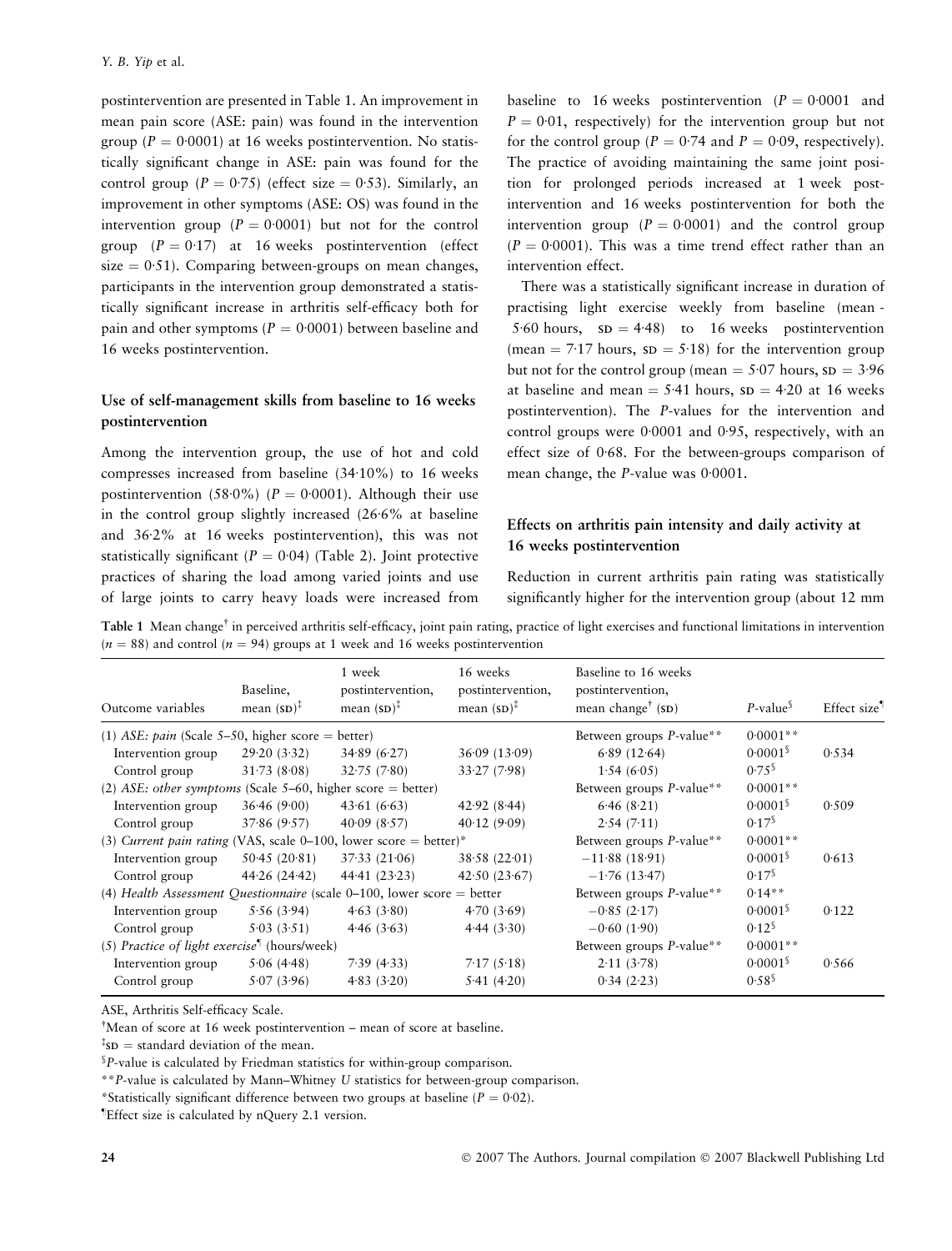|                                                                  |             | 1 week              | 16 week             |                         |
|------------------------------------------------------------------|-------------|---------------------|---------------------|-------------------------|
| Symptom management variables                                     | Baseline, % | postintervention, % | postintervention, % | $P$ -value <sup>†</sup> |
| (1) Use of cold or hot compresses                                |             |                     |                     |                         |
| Intervention group                                               | 34.1        | 48.9                | 58.0                | 0.0001                  |
| Control group                                                    | 26.6        | 36.2                | 36.2                | 0.04                    |
| (2) Joint protective practice                                    |             |                     |                     |                         |
| Share the load among various joint(s)                            |             |                     |                     |                         |
| Intervention group                                               | 83.0        | 94.3                | 96.6                | 0.0001                  |
| Control group                                                    | 89.4        | $87 - 2$            | 87.2                | 0.74                    |
| Use large joint to carry heavy load                              |             |                     |                     |                         |
| Intervention group                                               | 54.5        | 70.5                | 70.5                | 0.01                    |
| Control group                                                    | 44.7        | 55.3                | 53.2                | 0.09                    |
| Avoid maintaining weight on the same joint for prolonged periods |             |                     |                     |                         |
| Control group                                                    | 72.7        | 94.3                | 96.6                | 0.0001                  |
| Control group                                                    | 75.5        | 94.7                | $90 - 4$            | 0.0001                  |

Table 2 Use of self-management techniques\* in intervention ( $n = 88$ ) and control ( $n = 94$ ) groups at 1 week and 16 weeks postintervention

\*Joint protective practice and use of cold or hot compresses.

<sup>†</sup>P-value is calculated by Cochran's Q statistics (for dichotomy variables).

reduction in 100 mm VAS,  $P = 0.0001$  at 16 weeks postintervention compared with the control group (about 2 mm reduction in 100 mm VAS,  $P = 0.17$ , effect size = 0.61). Comparison of mean changes in the intervention group demonstrated a statistically significant decrease in current pain ( $P = 0.0001$ ) between baseline and 16 weeks postintervention. Intervention group participants showed more favourable daily activity outcomes than the control group, as assessed by the HAQ ( $P = 0.0001$  and  $P = 0.12$ , respectively, effect size  $= 0.12$ ). However, there was no statistically significant difference in disability health outcomes for the between-group comparison ( $P = 0.14$ ).

#### Discussion

The design of the intervention was grounded in self-efficacy theory (Bandura 1991), i.e. the individual's sense of their ability to perform self-management arthritis tasks. The programme stressed empowerment of the confidence of participants' ability to manage arthritis pain and related symptoms, and to focus on goal-directed exercise components relevant to their lifestyles. We hypothesized that the modified programme with the added goal-directed exercise component would enhance arthritis self-efficacy and the practice of exercise. In addition, the experience of positive arthritis self-efficacy and the practice of exercise might result in less pain and increased daily activity. The results presented support these hypotheses.

Analyses revealed that the intervention group experienced a statistically significant increase in arthritis self-efficacy. Arthritis self-efficacy affects the sufferer's perception of, interpretation of, and ways of coping with the arthritis experience. Bandura (1997) proposed that the perception of high self-efficacy increases the likelihood of consideration and adoption of self-management skills. Our results, which demonstrate increasing perceived self-efficacy throughout the modified self-management programme, are consistent with other findings from arthritis self-efficacy research (Taal et al. 1993, McGowan & Green 1995, Bandura 1997, Chui et al. 1998, Barlow et al. 1999, Siu & Chui 2004). This supports the assumption that level of self-efficacy is related to adoption of self-management behaviour.

On the basis of the central assumption of social-cognitive theory, an increase in the level of perceived arthritis selfefficacy may result in more investment of effort by sufferers in self-management skills, such as joint protection, regular exercise and the use of hot and cold compresses. Previous ASMP studies have shown various effects from increasing self-management behaviours. Some found positive effects on self-management skills such as joint protection (Alderson et al. 1999, Hammond et al. 1999), and exercise practice (Taal et al. 1993, Talbot et al. 2003, Siu & Chui 2004). However, there were no statistically significant increases in exercise practice for some arthritis self-management programmes (Simeoni et al. 1995, Lindroth et al. 1997, Fu et al. 2003, Wright et al. 2003). One of the joint protection practices, 'avoidance of maintaining the same joint position for prolonged periods', was similar in both groups in our study. This may indicate that joint protection practices were also encouraged in standard care. It is difficult to draw conclusions from the evidence about the increases in joint protection practices as a result of the self-management programme alone since few previous studies have measured this. The outcomes regarding the practice of exercise were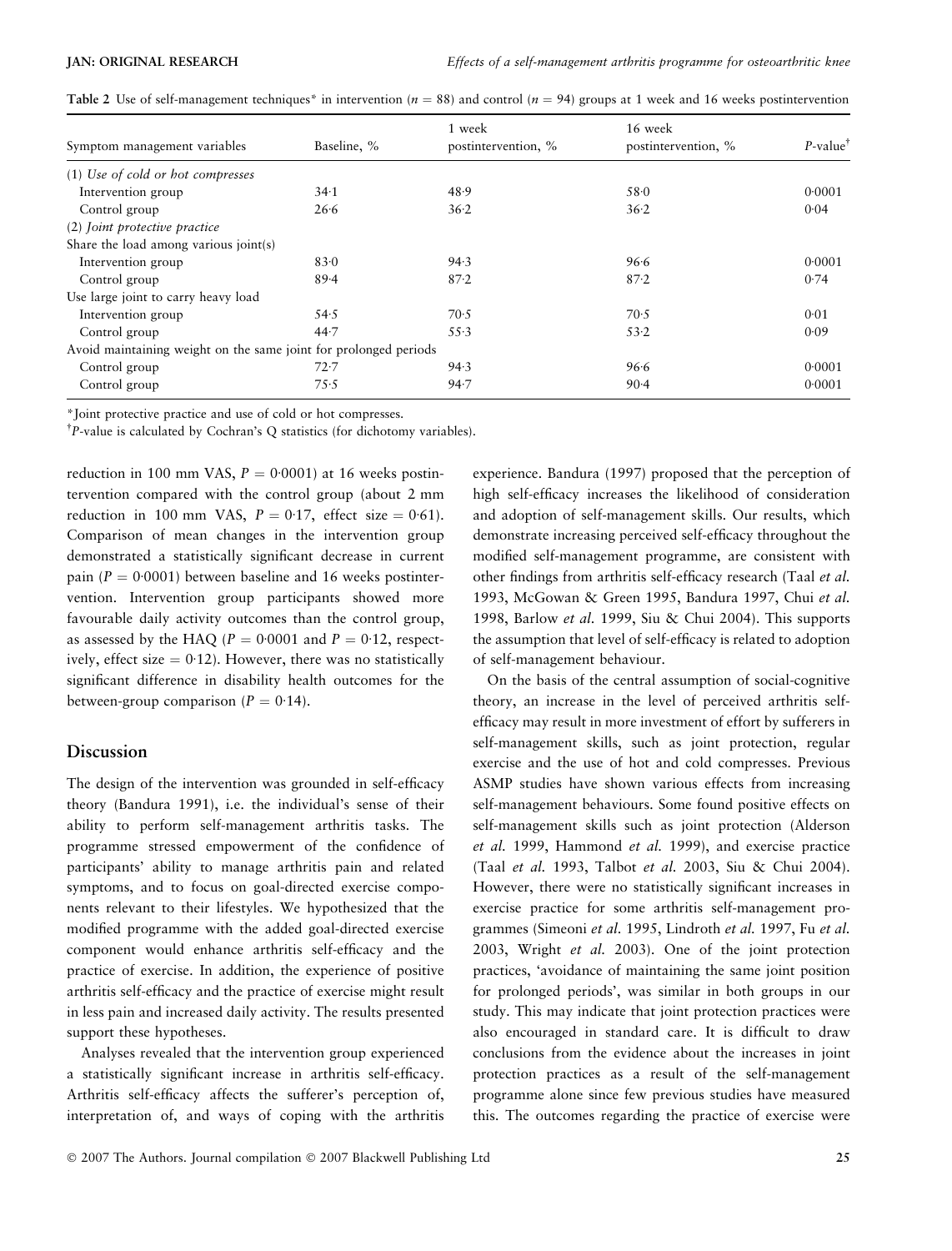# What is already known about this topic

- Osteoarthritis of the knee is the most prevalent form of arthritis and is a major source of morbidity and loss of function, especially in older people.
- Arthritis self-management programmes are effective.
- There is no evidence available on adapted arthritis selfmanagement programmes with an added exercise component in an ethnic Chinese group with osteoarthritis of the knee.

# What this paper adds

- An adapted arthritis self-management programme with an added exercise component had a short-term effect in improving self-efficacy, level of self-management practice, pain and ability to perform daily activities for sufferers of osteoarthritis of the knee.
- Further evidence of the benefits of applying self-efficacy theory with additional exercise practices to education programmes for osteoarthritis of the knee sufferers.
- More research is needed to evaluate the effects of the adapted arthritis self-management programme.

inconsistent in previous arthritis self-management experimental studies. One possible difference might relate to slight variations in focus between programmes. One observation of the characteristics of past studies with positive effects on exercise practice is those of arthritis self-management programmes in combination with an exercise component., e.g. kinaesthetic instruction assimilated to the sufferer's home environment (Hammond et al. 1999); stress on an endurance exercise programme (Taal *et al.* 1993); home-based walking exercise (Talbot et al. 2003) or fitness and exercise (Alderson et al. 1999). Review of arthritis self-management studies showed that interventions with added exercise component were more likely to produce positive behavioural change in maintaining exercise habits. Examples include kinaesthetic instruction adapted to the sufferer's home environment (Hammond et al. 1999); endurance exercise (Taal et al. 1993); home-based walking exercise (Talbot et al. 2003) or fitness and exercise (Alderson et al. 1999). Although it was too early to draw a definite conclusion, Stenstrom (1994) pointed out that a specifically focused and regular goaldirected exercise increase programme for OA knee sufferers was crucial. Talbot et al. (2003) also found that the ASMP with an added walking programme increased walking and improved muscle strength among OA participants at 24 weeks follow-up. Both the ACR and the EULAR 2000

emphasized the role of participation in exercise as the first line of non-pharmacologic treatment for OA knee (Pendleton et al. 2000). Similarly, Allegrant and Marks (2003) found that functional self-efficacy was an important factor affecting the functional performance outcome for people with OA knee.

Our adapted ASMP intervention with added goal-directed exercise protocol improved arthritis pain level and daily activity for the intervention group at 16 weeks postintervention. Our results are in line with some previous findings suggesting benefits from an ASMP course in pain reduction (Lorig et al. 1985, Lindroth et al. 1997, Alderson et al. 1999, Barlow et al. 1999, Talbot et al. 2003, Siu & Chui 2004) and increased daily activity (Mazzuca 1994, Fransen et al. 1997, Dias et al. 2003, Talbot et al. 2003). However, our results are in contrast to previous findings about pain rating (Simeoni et al. 1995, Barlow et al. 2000, Solomon et al. 2002) and activity (Simeoni et al. 1995, Barlow et al. 1999, Solomon et al. 2002). In the present study, the reductions in arthritis pain and increase in daily activity may have been mediated by improvement in participants' perceptions of control of their knee arthritis and related symptoms (Creamer & Hochberg 1998). In addition, the pain reduction may have been related to the focus on an exercise protocol (Berman et al. 1999) which was related to joint protective practices and regular light exercise. Perhaps the next step is to explore ways to increase participants' enjoyment and sustainability of self-management practice.

#### Study limitations

A limitation of this study was the high drop-out rate, especially in the control group. For instance, there were slight differences in the characteristics of drops-out and participants in the number of unplanned medical consultations for arthritis-related problems. Another important limitation in the outcome measures was the potential for response bias by participants in reporting the number of weekly hours of practice of light exercise. In addition, the Hawthorne effect cannot be discounted: it is possible that the outcome improvement was not related to the content of the programme but was simply a result of participants behaving according to their expectations of what the researchers were looking for.

#### Conclusion

In conclusion, our findings suggest that the combined selfmanagement programme with an exercise protocol had a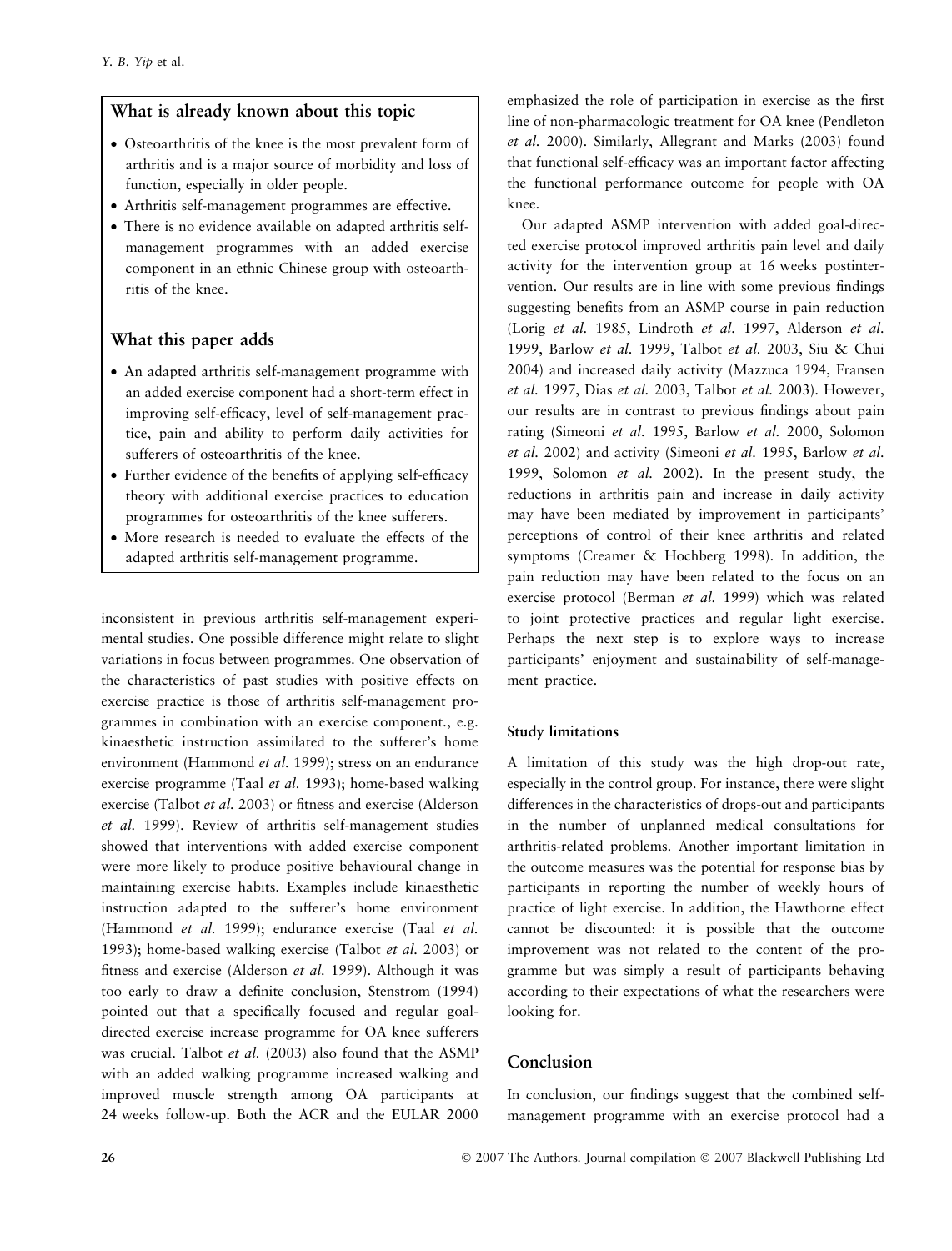positive effect in enhancing arthritis self-efficacy, use of selfmanagement skills, reducing pain and improving daily activities for OA knee sufferers in 16 weeks. Our findings add to the evidence of the benefits of applying self-efficacy theory with additional exercise practices in designing education programmes for OA knee sufferers. Self-efficacy theory has great potential for empowering sufferers to live with chronic illness and enriching arthritis educational management programmes. Future studies are needed to explore how to apply and test the theory for sufferers with OA knee in various local contexts. If our findings are confirmed in future studies, they have clear implications for knee OA education in arthritis care.

## Acknowledgement

The study was supported by The Hong Kong Polytechnic University, School of Nursing.

# Author contributions

YY, JS, KF, DW and TN were responsible for the study conception and design and YY and JS were responsible for the drafting of the manuscript. YY, KF, DW and LC performed the data collection and YY, JS and KF performed the data analysis. YY, JS, DW, SC and LC obtained funding and YY, JS, SC, LC and TN provided administrative support. YY, JS and TN made critical revisions to the paper. YY and JS provided statistical expertise. YY supervised the study.

## References

- Alderson M., Starr L., Gow S. & Moreland J. (1999) The program for rheumatic independent self-management: a pilot evaluation. Clinical Rheumatology 18, 283–292.
- Allegrant J.P. & Marks R. (2003) Self-efficacy in management of OA. Rheumatic Diseases Clinics of North America 29, 747–768.
- Altman R.D. (1991) Classification of disease: OA. Seminars in Arthritis and Rheumatism 20, 40–47.
- Altman R.D., Asch E., Bloch D., Bole G., Borenstein D., Brandt K., Christy W., Cooke T.D., Greenwald R., Hochberg M., Howell D., Kaplan D., Koopman W., Longley S. III, Mankin H., McShane D.J., Medsger T. Jr, Meenan R., Mikkelsen W., Moskowitz R., Murphy W., Rothschild B., Segal M., Sokoloff L. & Wolfe F. (1986) Development criteria for the classification and reporting of osteoarthritis – classification of osteoarthritis of the knee. Arthritis and Rheumatism 29, 1039–1049.
- Bandura A. (1977) Social Learning Theory. Prentice Hall, Englewood Cliffs, NJ.
- Bandura A. (1991) Social cognitive theory of self-regulation. Organizational Behavior and Human Decision Processes 50, 248–287.
- Bandura A. (1997) Self-Efficacy: The Exercise of Control. W.H. Freeman and Co., New York.
- Barlow J.H., Williams B. & Wright C. (1999) 'Instilling the strength to fight pain and get on with life': learning to become an arthritis self-manager through an adult education programme. Health Education Research: Theory and Practice 14, 533–544.
- Barlow J.H., Turner A.P. & Wright C.C. (2000) A randomized controlled study of the arthritis self-management programme in the UK. Health Education Research 15, 665–680.
- Berman B.M., Singh B.B., Lao L., Langenberg P., Li H., Hadhazy V., Bareta J. & Hochberg M. (1999) A randomized trial of acupuncture as an adjunctive therapy in osteoarthritis of the knee. Rheumatology 38, 346–354.
- Cheing G.L. & Hui-Chan C.W. (2001) The motor dysfunction of patients with knee osteoarthritis in a Chinese population. Arthritis and Rheumatism 45, 62–68.
- Chui Y.Y.D., Poon K.K., Lee S.H. & Lau S.K. (1998) Self-management programme for rheumatoid arthritis in Hong Kong. British Journal of Therapy and Rehabilitation 5, 477–481.
- Creamer P. & Hochberg M.C. (1998) The relationship between psychosocial variables and pain reporting in osteoarthritis of the knee. Arthritis Care and Research 11, 60–65.
- Denoeud L., Mazieres C. & Payen-Champenosis P.R. (2005) First line treatment of knee osteoarthritis in outpatients in France: adherence to the EULAR 2000 recommendations and factors influencing adherence. Annals of Rheumatic Diseases 64, 70–74.
- Dias R.C., Dias J.M. & Ramos L.R. (2003) Impact of an exercise and walking protocol on quality of life for elderly people with osteoarthritis of the knee. Physiotherapy Research International 8, 121–130.
- Fransen M., Margiotta E., Crosbie J. & Edmonds J. (1997) A revised group exercise programme for osteoarthritis of the knee. Physiotherapy Research International 2, 30–41.
- Fried L.P. & Guralni J.M. (1997) Disability in older adults: evidence regarding significance, etiology, and risk. Journal of the American Geriatrics Society 45, 92–100.
- Fu D., Fu H., McGowan P., Shen Y.E., Zhu L., Yang H., Mao J., Zhu S., Ding Y. & Wei Z. (2003) Implementation and quantitative evaluation of chronic disease self-management programme in Shanghai, China: randomized controlled trial. Bulletin of the World Health Organization 81, 174–182.
- Hammond A., Lincoln N. & Sutcliffe L. (1999) A crossover trial evaluating an educational-behavioral joint protection programme for people with rheumatoid arthritis. Patient Education and Counseling 37, 19–32.
- Heesch K.C., Masse L.C., Dunn A.L., Frankowski R.F. & Mullen P.D. (2003) Does adherence to a lifestyle physical activity intervention predict changes in physical activity? Journal of Behavioral Medicine 26, 333–348.
- Hong Kong Government Census and Statistics Department (2001) Population Report by Age Group, 1991, 1996 and 2001. Hong Kong Government Census and Statistics Department, Hong Kong. Retrieved from http://www.censtatd.gov.hk/major\_projects/2001\_ population\_census/summary\_results\_of\_2001\_population\_census/ index.jsp on 17 August 2001.
- Hopkins J. (2002) Arthritis provides clinical classification criteria and management guidelines 2002. Retrieved from http://www.hopkinsarthritis.som.jhmi.edu on May 21 2002.
- Lau E.C., Cooper C., Lam D., Chan V.N.H., Tsang K.K. & Sham A. (2000) Factors associated with osteoarthritis of the hip and knee in